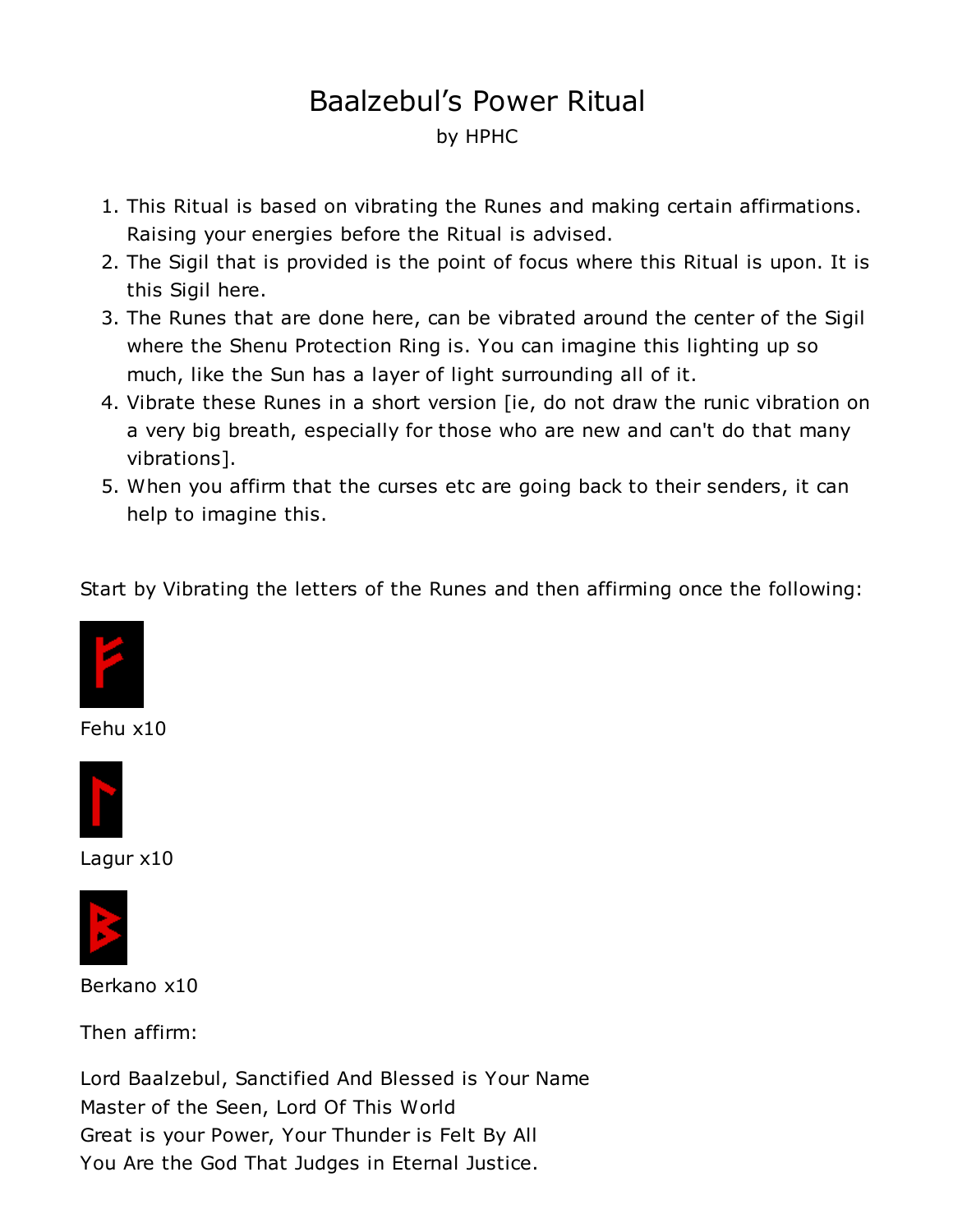#### [Focus on the Sigil willing this so]

I call you by your Name: B, AB, BA, BAAL, BAALZEBUL, BAALZEVULON, BAALZEBUL, BAAL, BA, AB, B



Ansuz x10



Sowilo x10



Algiz x10

Tonight we lift all curses and attacks against your Name, We remove all sins that have falsely been sent to you, Your Name is detached from all corrupted Notions, lies and slander, Now and Permanently, Your Eternal Power is Free.

#### [Focus on the Sigil willing this so]



Odthal x10



Mannaz x10

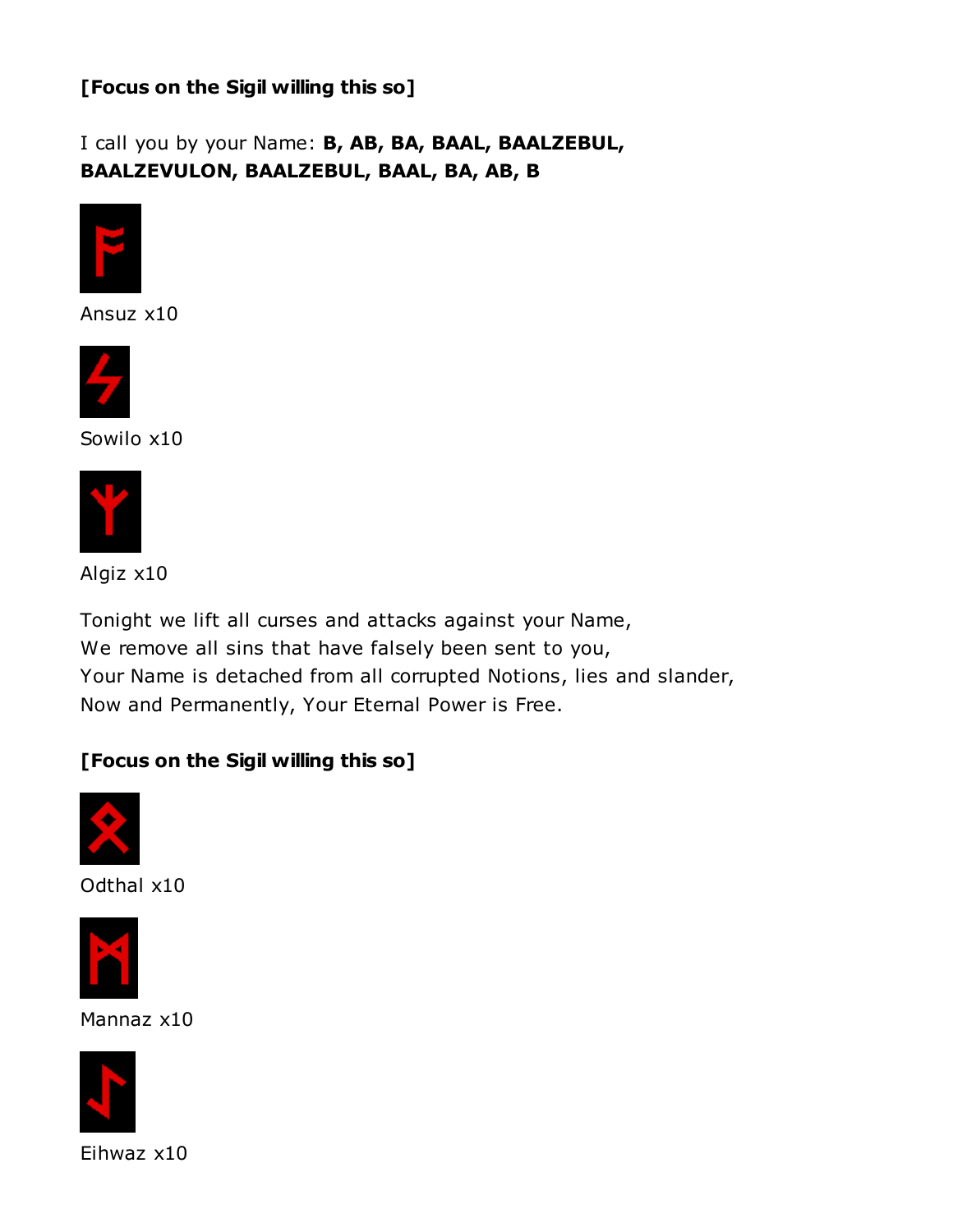In Sumeria, you were known by all,

In Egypt, you were known to Egypt as the Ruling Power,

In Babylon, you were loved as Enlil,

In Hellas, you were the Head of Heads, Zeus of Greatest renown,

Your Throne Is Eternal In Pergamum.

## [Focus on the Sigil willing this so]



Kenaz x10



Sowilo x10



Wunjo x10

You are the Ruler and the King,

The Giver of Wealth and Glory.

You Bestow Blessings and Curses,

You are the holy and heavenly king, the ruler, the conjoining, fateful and dividing force.

Blessed be your Name eternal King and Ruler of Gods, Men and Demons.

### [Focus on the Sigil willing this so]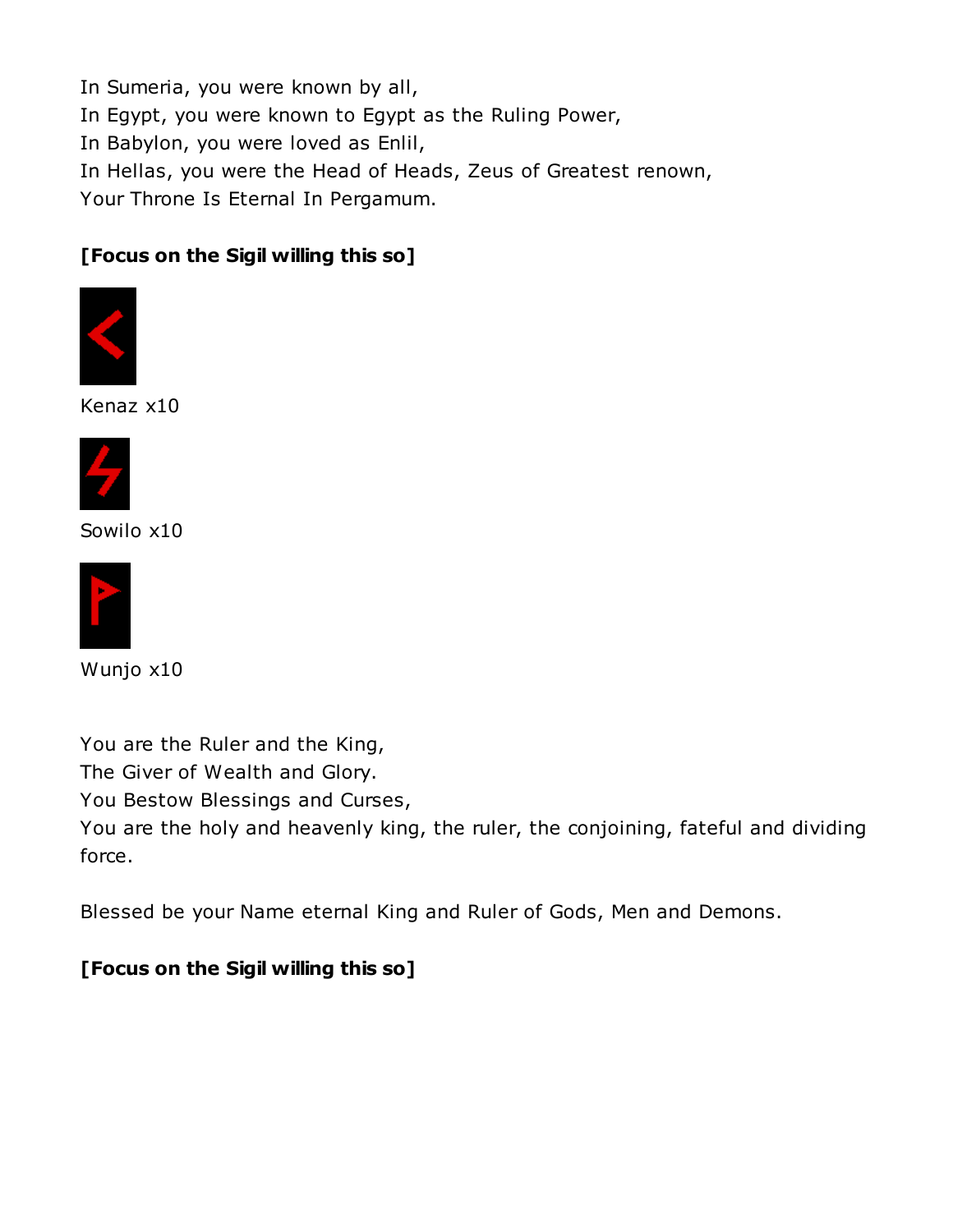

Tiwaz x10





Thurisaz x10

All sins and hostile energy sent against you Baalzebul, is now sent to your enemies and those who attacked you.

All hatred, ill feelings and revile sent against your Name, is backfired onto the Jews and those who alongside them have slandered your Holy Name.

## [Focus on the Sigil willing this so]



Algiz x10



Sowilo x10



Berkano x10

Baalzebul, King of the Gods and Demons, you stand as all powerful,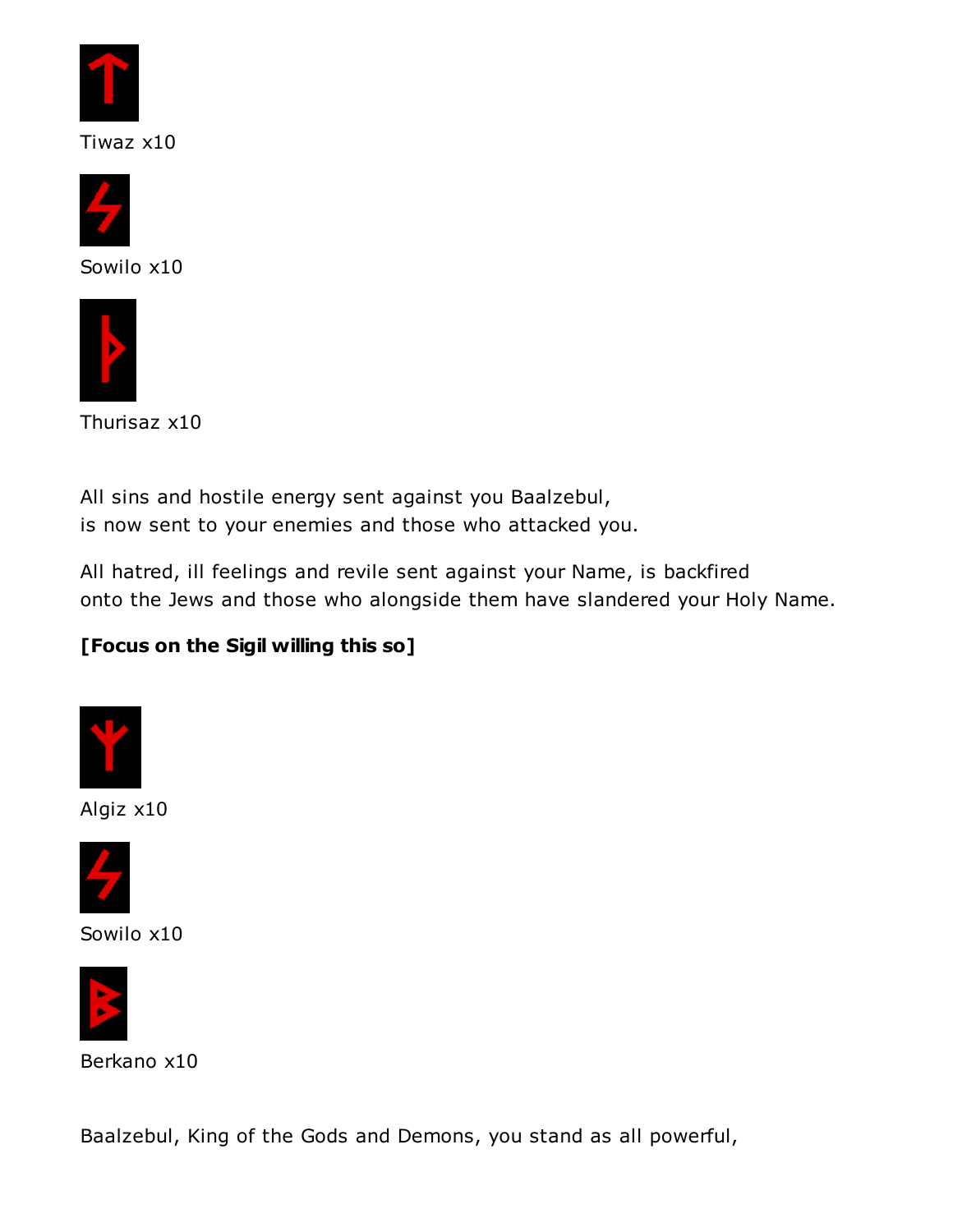All the superior beings rejoice in your presence, you are the fiery eye of the universe.

Your followers and those guarded by you, are blessed by you eternally.

No evil can touch you.

Infinitely powerful is the Shenu around you, bright like the Power of a thousand burning Suns.

## [Focus on the Sigil willing this so]

[After having said the above, Vibrate SATANAS 10 times and Affirm once:]

ALL THIS IS WHAT YOU ARE, KING OF GODS AND MEN!

You stand invincible against all lies.

THE TRUTH ABOUT YOU IS SEEN PERMANENTLY BY ALL!

## Then close the ritual with a HAIL SATAN and say: Satan's Power Is Supreme and Felt by All, Then say: "Satan, Glorified has been your Brother in this day!".

Ritual Notes: सत् = SAT, real, true, truthful in Sanskrit

To [pronounce](https://www.joyofsatan.org/www.angelfire.com/empire/serpentis666/Odin.html) the Runes

To correctly vibrate [SATANAS](https://satanslibrary.org/Rtrs/SATANAS.html)